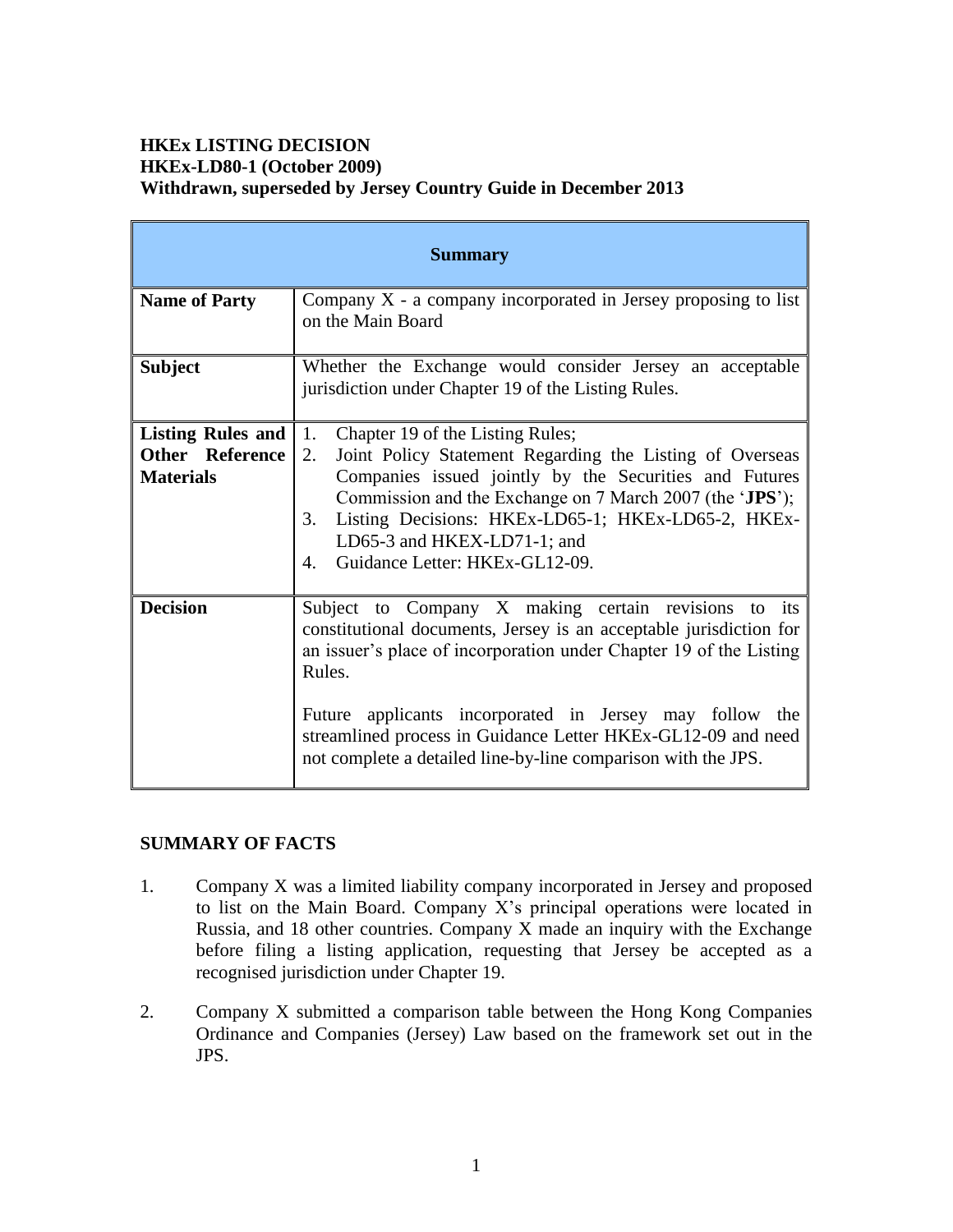3. Company X submitted that Jersey law is derived from Jersey statute, case law created by Jersey court, and Jersey customary law. In addition, English cases are often referred to for guidance and, although not binding, are generally followed by Jersey courts in the absence of local precedent.

#### **THE ISSUES RAISED FOR CONSIDERATION**

4. Whether the Exchange would consider Jersey an acceptable jurisdiction under Chapter 19 of the Listing Rules.

### **APPLICABLE LISTING RULES OR PRINCIPLES**

- 5. Chapter 19 provides a general framework for all overseas companies seeking a listing on the Exchange. In particular, under Rule 19.05(1)(b), when approving primary listing of securities of an overseas issuer, the Exchange reserves the right to be satisfied that the overseas issuer is incorporated in a jurisdiction which offers at least equivalent standards of shareholder protection to those in Hong Kong.
- 6. Where the Exchange believes that the jurisdiction in which the overseas issuer is incorporated does not provide standards at least equivalent to those in Hong Kong, the Exchange may approve listing of the overseas issuer subject to it making variations to its constitutional documents the Exchange requires (see note to Rule  $19.05(1)$ .
- 7. The JPS has formalised this process by setting out a list of shareholder protection matters that overseas companies should address.
- 8. Listing Decisions HKEx-LD65-1, HKEx-LD65-2, HKEx-LD65-3 and HKEx-LD71-1 memorialise the Exchange's decisions to accept Singapore, Luxembourg, Cyprus and Germany as recognised jurisdictions under Chapter 19. HKEx-LD65- 1 was the first case that applied the JPS.
- 9. Guidance Letter HKEx-GL12-09 sets out streamlined procedures for listing overseas companies.

#### **THE ANALYSIS**

#### *Shareholder protection in Jersey*

- 10. Company X submitted that it would amend its constitutional document where shareholder protection was considered less stringent than in Hong Kong.
- 11. However, regarding item 2(a) of the JPS, Company X submitted that it was not legally possible to address the differences in shareholder protection by amending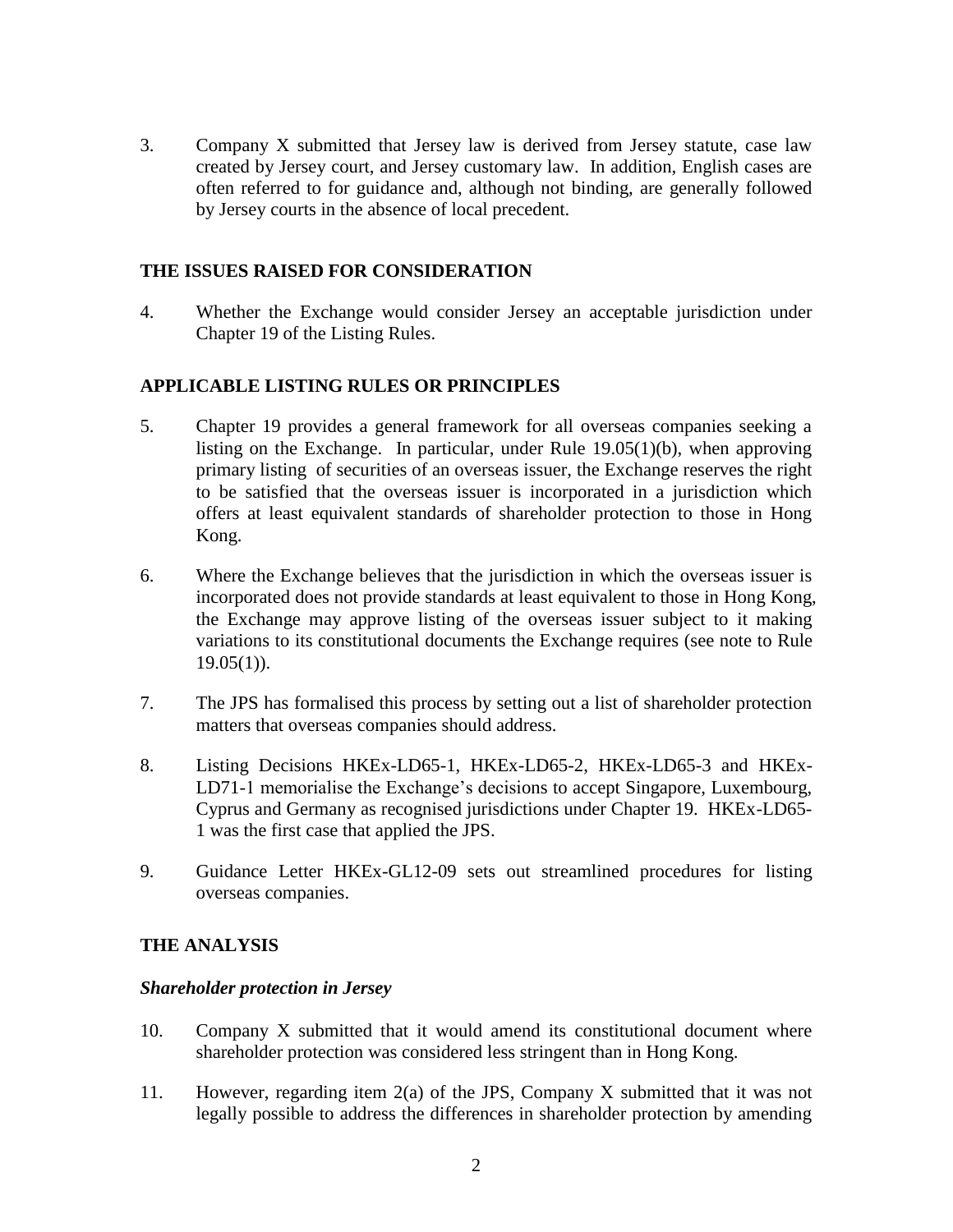its constitutional document. Under the Hong Kong Companies Ordinance, overseas companies are required to hold a general meeting each year ('**AGM**') and not more than 15 months shall elapse between the date of one AGM and the next. Under the Companies (Jersey) Law, if all members of a Jersey company agree in writing that an AGM shall be dispensed with, then so long as the agreement has effect, it is not necessary for the company to hold an AGM. Company X submitted that it was not possible under Jersey law to amend its constitutional document to exclude the dispensation. However, Company X considered that this would not be detrimental to its shareholders because of (a) the stringent nature of the dispensation; (b) the unlikelihood of all the shareholders agreeing in writing to dispense with AGMs; and (c) in the unlikely event of all shareholders agreeing to dispense with AGMs, it was difficult to see how they would be prejudiced.

#### *Nexus with Jersey*

- 12. Company X submitted that:
	- a. since 2002, Company X's major shareholder had been using Jersey companies as holding companies for his various business interests located both outside and within Russia. In 2007, Company X was incorporated in Jersey as the ultimate holding vehicle;
	- b. Company X had engaged a professional and regulated corporate secretary to provide administration services, including maintenance of all corporate records, to each company incorporated in Jersey. Company X had a permanent retainer with its external counsel in Jersey, providing continual legal advice and services to Company X; and
	- c. the Jersey corporate governance regime and shareholders' rights were substantially similar to those for a UK company.
	- d. Jersey is also an accepted jurisdiction for overseas companies seeking a London primary listing. As at March 2009, 80 Jersey-incorporated companies were listed on the main board and AIM market of the London Stock Exchange.

#### *Jersey considered acceptable*

- 13. When considering whether to accept Jersey as Company X's jurisdiction of incorporation, the Exchange considered the following:
	- a. the shareholder protection standards for a Jersey company as set out in the comparison table together with the proposed amendments to the constitutional document should provide a shareholder protection level at least equivalent to that in Hong Kong. The Exchange would require Company X to disclose in its prospectus the major jurisdictional or